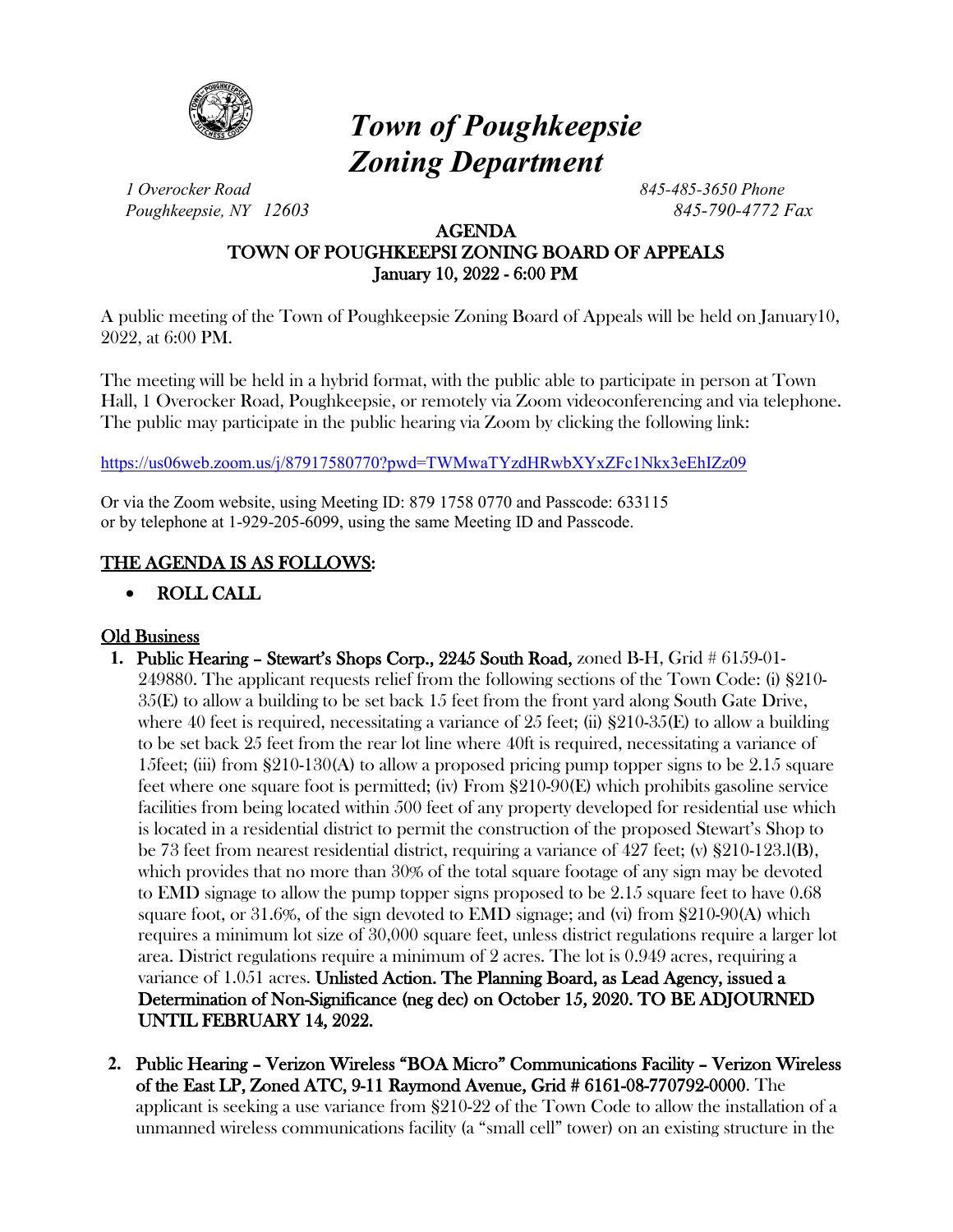ATC Zoning District where this specific use or similar use is not permitted. Unlisted Action.

## **New Business**

- **3.** Public Hearing Special Use Permit Journey Support Services, Zylynya and Sharifa Daidley 83 Innis Avenue, Grid # 6162-19-669056-0000. The applicants are seeking a special use permit pursuant to §210-74(C)(2) of the Town Code to permit the conducting of a home occupation (counseling services) at a residence. Type II Action.
- **4.** Public Hearing Sign Variance FATM Propertied LLC, 2555 South Road, Grid # 6060-02- 994630-0000. The applicant is seeking a variance from §210-127(B) of the Town Code to legalize an existing monument sign that is not located at a functioning entrance to the site. Unlisted Action.
- **5.** Public Hearing Pool Anthony and Dina Cuchelo, 36 Carmen Drive, Grid # 6260-03-  $373115-0000$ . The applicants are seeking a variance from  $\S210-107(C)$  of the Town Code, which requires a pool to be set back 15 feet from the side lot line, to permit the installation of an in ground pool to be located 8 feet from the side property line, requiring a variance of 7 feet. Type  $\mathbf I$  Action.
- **6.** Public Hearing Addition Jeffery McDonough, 14 Cathy Road, Grid # 6161-03-182178- 0000. The applicant is seeking variances from  $\S210-16(E)$  of the Town Code, which requires a front yard setback of 30 feet and a side yard setback of 20 feet, to permit the construction of an addition to the existing house to be located 27.9 feet from the front property line and 8.8 feet from the side property line, requiring variances of 2.1 feet and 11.2 feet respectively. **Type II Action.**
- **7.** Public Hearing Residence/2 Car Garage Owner: Stephen and Elizabeth Fonda, Represented by: KBL Corp. Kevin Lund, 191 Vassar Road, Grid # 6259-01-464877-0000. The applicant is seeking variances from  $\S210-16(E)$  of the Town Code, which requires a side yard setback of 20 feet, to permit the reconstruction of a 36' by 30' residence, and the addition of an attached garage, to be located 6.5 feet from the southern side property line, and 8.86 feet from the northern side property line, requiring variances of 13.5 feet and 11.14 feet, respectively. Type II Action.
- **8.** Public Hearing Height Variance Raymond Eng. Trustee, 1998 South Road, Grid # 6159-03- 382273-0000. The applicant is seeking variances from §§ 210-35(E) and 210-115(B) of the Town Code to permit the construction of a self-storage facility having a height of 55 feet where 45 feet is permitted, requiring a variance of 10 feet; consisting of 4 stories where three are permitted, requiring a variance of one story; and having 9 parking spaces where 45 are required, requiring a variance of 36 space. Planning Board will be lead agency for this application and has not yet made a SEQRA determination. Unlisted Action.

## Other Business

- i. Lead Agency Request from the Planning Board Diamond Point Development Self Storage Site Plan – 1998 South Road – Zoned BH, Grid # 6159-03-382273. The applicant proposes a four-story, 22,075 square feet, climate controlled storage facility with associated parking and other site improvements.
- ii. Lead Agency Request from the Planning Board Vassar College Faculty Apartments Site Plan – 71-89 Raymond Avenue – Zoned IN, Grid # 6161-04-850460. The applicant proposes construction of 48-50 unit apartment building with associated amenity center, solely as faculty housing, including demolition of one existing vacant residential structure,